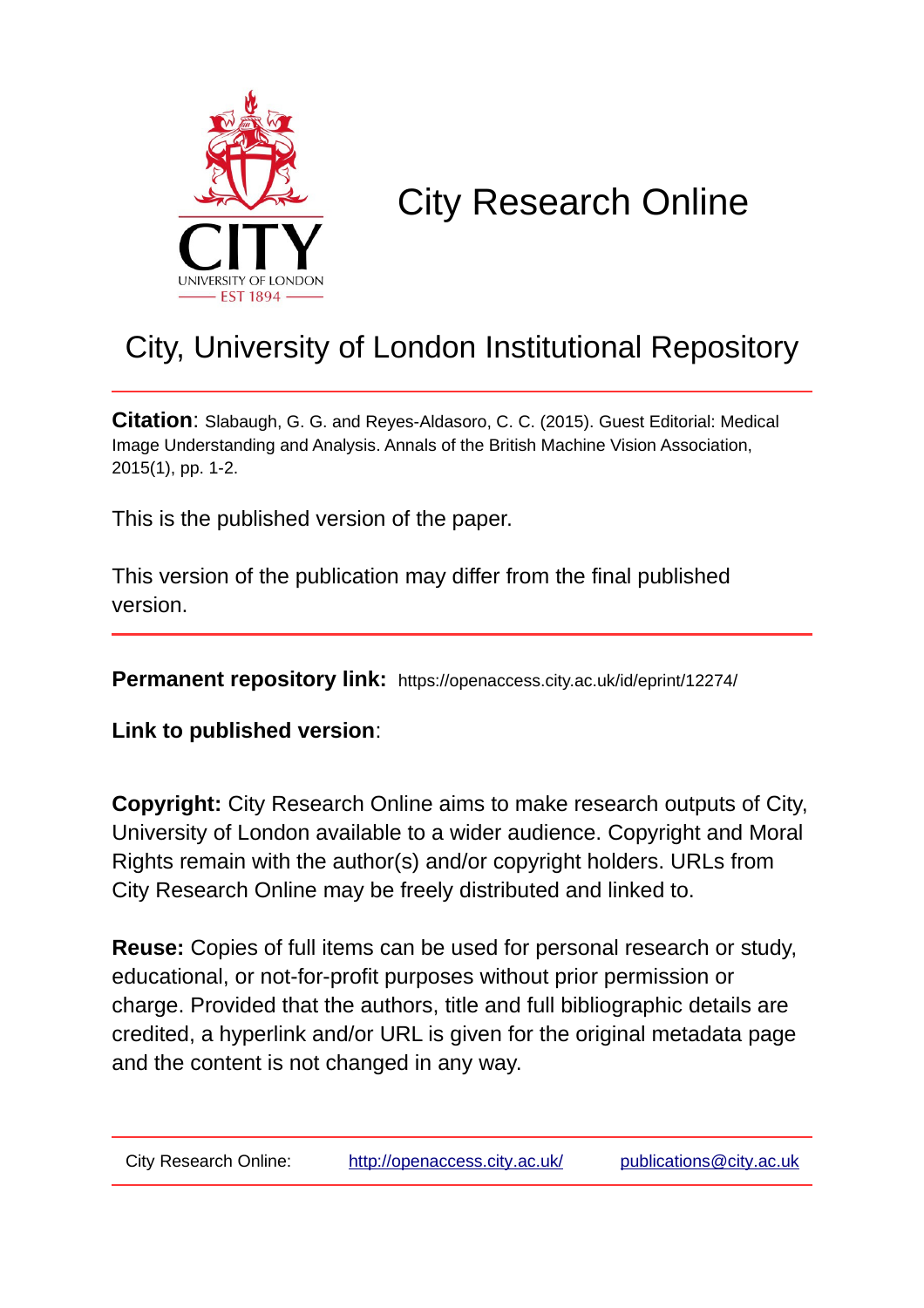## **Guest Editorial: Medical Image Understanding and Analysis**

Greg Slabaugh and Constantino Carlos Reyes-Aldasoro

School of Mathematics, Computer Science, and Engineering City University London London EC1V 0HB United Kingdom  $\langle$ Gregory.Slabaugh.1@city.ac.uk $\rangle$  $\langle$ Constantino.Reyes-Aldasoro.1@city.ac.uk $\rangle$ 

The 18th Conference on Medical Image Understanding and Analysis (MIUA) [\[Reyes-](#page-2-0)[Aldasoro and Slabaugh, 2014\]](#page-2-0) was organised by City University London and held in London in July 2014. MIUA is the principal UK forum for presenting advances in medical and biomedical image analysis. Of the 58 submissions to the conference, 45 were accepted and presented in a single-track format, with 21 oral presentations and 24 posters. Additionally, the conference featured excellent tutorials by Drs Jasmina Lazic and Antonio Criminisi, along with keynote presentations delivered by distinguished professors, namely David Hawkes, Jean-Christophe Olivo-Marin, and Roger Gunn.

After the conference, authors of papers selected by the programme committee were invited to submit extended versions of their work. A single-blind review was carried out, followed by revisions, resulting in the four papers comprising this special issue. Consistent with MIUA itself, these papers span a diverse set of imaging modalities, technologies, and clinical applications.

In the first paper by Al-Baddai et al. [\[Al-Baddai et al., 2015\]](#page-2-1), A Combined EMD-ICA Analysis of Simultaneously Registered EEG-fMRI Data, EEG data were recorded concurrently with functional MRI whilst participants were presented with visual stimuli. Recorded data were analysed using Empirical Mode Decomposition and Independent Component Analysis for subsequent significance testing and classification, and the proposed method is shown to be a useful data analysis tool to reveal differences between similar response signals. The next paper by Schenk et al. [\[Schenk et al., 2015\]](#page-2-2), Automatic High-speed Video Glottis Segmentation using Salient Regions and 3D Geodesic Active Contours, performs segmentation of the glottis from high speed laryngeal videos for analysing vocal fold vibrations. The method performs 3D segmentation on a spatio-temporal volume using a Geodesic Active Contour approach extended to 3D and implemented on the GPU for efficient computation.

The third paper by Koerner et al. [\[Koerner et al., 2015\]](#page-2-3), Regularized Geometric Hulls for Bio-medical Image Segmentation, describes a novel geometric technique that extends the concept of the convex hull to permit concavity controlled through a regularisation parame-

c 2015. The copyright of this document resides with its authors.

It may be distributed unchanged freely in print or electronic forms.